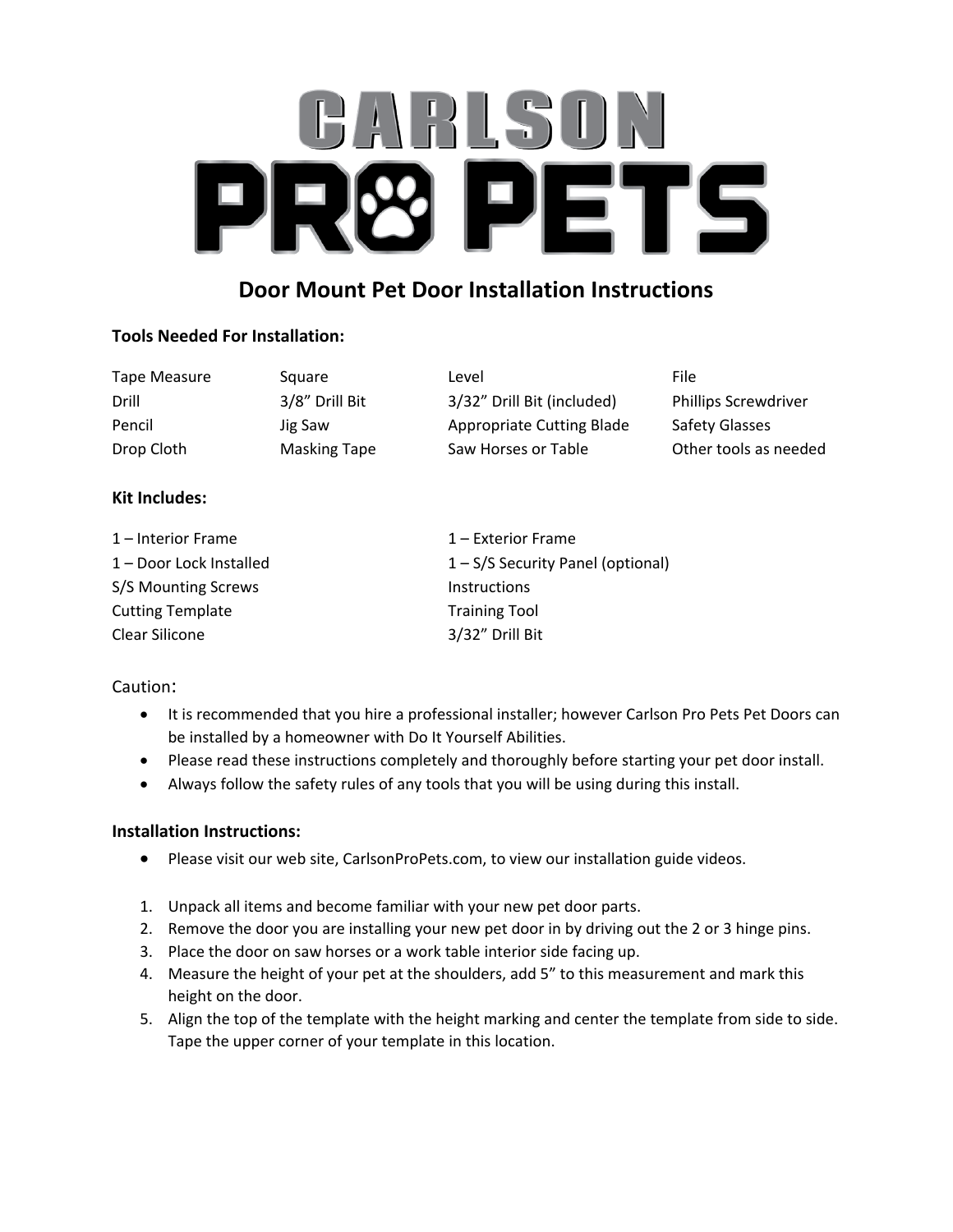- 6. Using a level verify that your template is level, both horizontally and vertically. Tape the template to the door so that it will not move. Verify that the opening cutout shown on the template is in the right location and correct height for your pet. Also, verify that your template is level and plumb before cutting into the door.
- 7. It is advisable to lay a drop cloth in the area you will be cutting to protect your flooring and minimize clean up once you are finished.
- 8. Using a drill, with a 3/8" drill bit, drill the 4 corners as marked on the template through both sides of the door. This will give you a place to start when cutting your opening.
- 9. Drill the lock cutout location with the same 3/8" drill bit, only going through the interior side of the door.
- 10. Drill the 4 Security panel mount locations using the same 3/8" drill bit. These holes only need to be ¾" deep.
- 11. Take your jig saw, or appropriate saw for your materials, and cut the opening in your door following the cut mark on the template.
- 12. Remove the section that you just cut.
- 13. Test fit both the interior and exterior frame into your opening to verify that everything fits well and there is no binding. If necessary trim small amounts to ensure a proper fit.
- 14. Verify that everything is fitting properly and drill holes for the S/S mounting screws, using the 3/32" drill bit provided.
- 15. Install the interior and exterior mounting screws with a Philips screwdriver.
- 16. Verify that the door operates smoothly, that everything is square, and fitted correctly.
- 17. Using the clear silicone sealer provided, seal around the entire outside frame edge. Also apply a small amount of sealer in the corners where the interior and exterior frame flanges meet, being sure to smooth the sealer out so that it will not interfere with the door operation. It should not be necessary to seal the interior frame, but it can be done if desired.
- 18. Train your pet to become comfortable using their new pet door with the training tool provided.
- 19. Sit back and relax knowing that your pet can come and go as needed without assistance.
- Please note that your new pet door is sealed with a high quality, double pile gasket which will take 1-2 weeks, depending on use, to fully break in and seat against the frame.

Thank You for purchasing a **Carlson Pro Pets, Pet Door** The Finest Pet Door Available

Contact Carlson Pro Pets directly at the following: Carlson Pro Pets Toll Free: 1-800-234-1069 E-Mail: [ecommerce@CarlsonProducts.com](mailto:ecommerce@carlsonproducts.com)

**Training Tool Instructions**